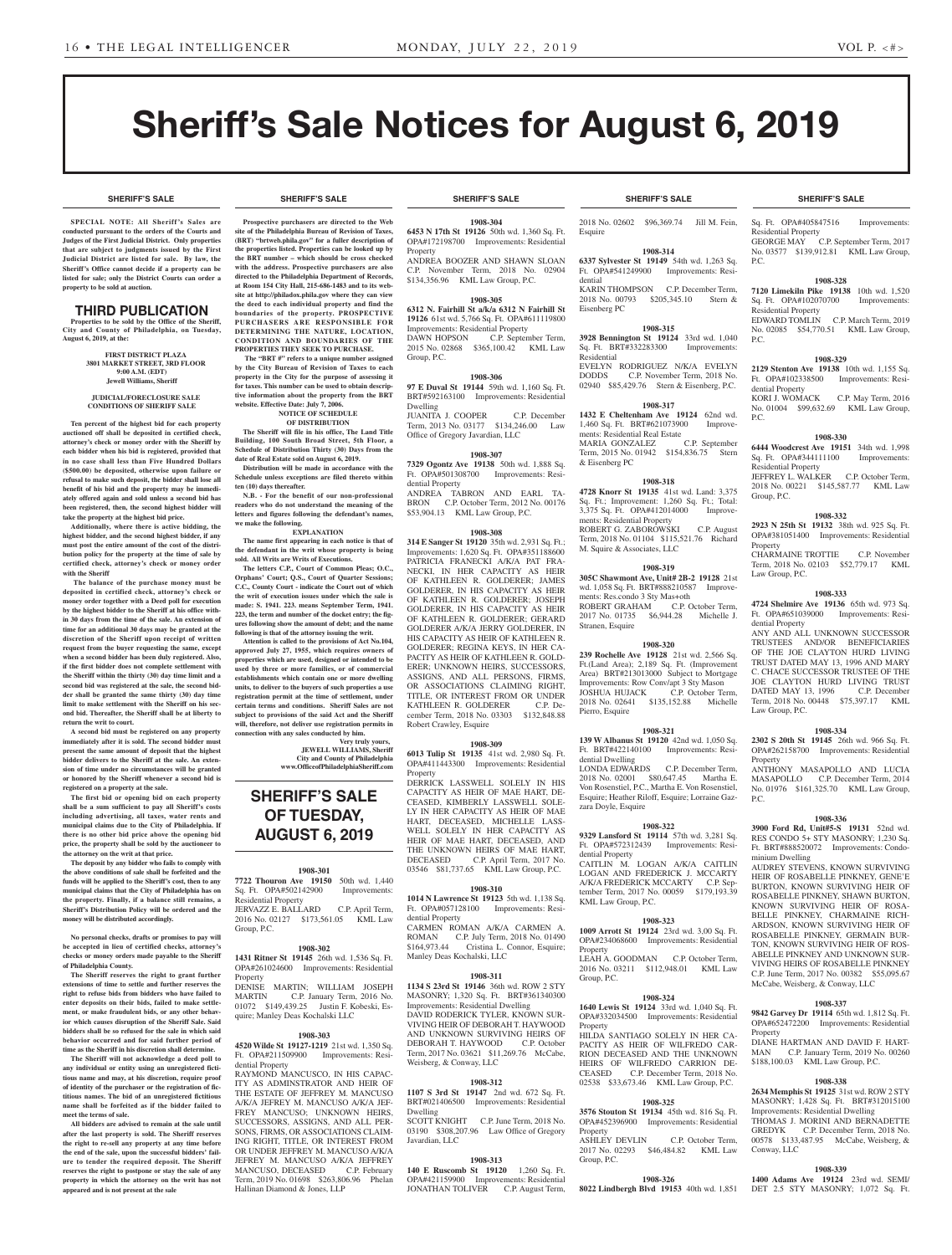### **SHERIFF'S SALE SHERIFF'S SALE SHERIFF'S SALE SHERIFF'S SALE SHERIFF'S SALE**

**1908-352 472 Conarroe St 19128** 21st wd. 2,886 Sq. Ft. OPA#212118200 Improvements: Residential

ANTHONY CANCELLIERE C.P. September Term, 2016 No. 01716 \$115,744.38

**1908-353 132 W Queen Ln a/k/a 132 W Queen St 19144-6272** 12th wd. 1,116 Sq. Ft. OPA#123116800 Improvements: Residen-

STEPHEN HOLTS SR C.P. January Term, 2019 No. 00710 \$137,464.03 RAS Citron,

**1908-354 2735 N Darien St 19133** 37th wd. 672 Sq. Ft. OPA#372109400 Improvements: Residential

LENDIA BROWN SOLELY IN HER CA-PACITY AS HEIR OF CHARLIE HALL, SR. DECEASED, THE UNKNOWN HEIRS OF CHARLIE HALL, SR. DECEASED, SUSIE HALL SOLELY IN HER CAPAC-ITY AS HEIR OF CHARLIE HALL, SR. DE-CEASED, TRAVIS HALL SOLELY IN HIS CAPACITY AS HEIR OF CHARLIE HALL, SR. DECEASED, KHADIJAH WILLIAMS SOLELY IN HER CAPACITY AS HEIR OF CHARLIE HALL, SR. DECEASED, NAMIA WILLIAMS SOLELY IN HER CAPACITY AS HEIR OF CHARLIE HALL, SR. DECEASED AND RAHEEM WILLIAMS SOLELY IN HIS CAPACITY AS HEIR OF CHARLIE HALL, SR. DECEASED C.P. January Term, 2018 No. 02278 \$46,586.47 KML Law Group,

**1908-355 1629 Worrell St 19124** 33rd wd. 1,245 Sq. Ft. OPA#332040600 Improvements: Residential

DORETHA CROSBY AS ADMINISTRA-TRIX OF THE ESTATE OF DAVID D. JONES DECEASED C.P. January Term, 2018 No. 02146 \$87,239.90 KML Law Group, P.C. **1908-356 1829 S 65th St 19142** 40th wd. 1,729 Sq. Ft. OPA#401199800 Improvements: Residential

TILEE DOLO C.P. December Term, 2018 No. 02641 \$82,801.84 KML Law Group,

**1908-357 3119 N Judson St 19132** 11th wd. Residential Row 2 Story Masonry OPA#111422000 Im-

DERRA V. UNDERWOOD C.P. April Term, 2018 No. 03296 \$25,334.99 Christina J.

**1908-358 3005 Disston St 19149** 55th wd. 1,801 Sq. Ft. OPA#551307500 Improvements: Residential

BRETT J. REYNOLDS C.P. December Term, 2018 No. 02030 \$124,324.55 KML

**1908-359 6408 Marsden St 19135** 41st wd. Land: 1,788 Sq. Ft.; Improvement: 3,278 Sq. Ft.; Total: 3,278 Sq. Ft. OPA#411254600 Improve-

FATEMA SADEQUE-IQBAL AND HALE-MA K. SADEQUE C.P. November Term, 2018 No. 02960 \$146,849.57 Richard M.

**1908-360 5337 Jackson St 19124** 62nd wd. 7,751 Sq. Ft.; Improvements: 660 Sq. Ft. OPA#622410800<br>SANDRA L. ISLEY C.P. December Term.

2018 No. 02932 \$55,570.10 Robert Craw-

**1908-361 1645 N Allison St 19131** 4th wd. 1,515 Sq. Ft. (Land Area); 1,272 Sq. Ft. (Improvement Area) BRT#041332400 Subject to Mortgage Improvements: Row 2 Sty Masonry RENVILLE CAMPBELL C.P. February Term, 2019 No. 01762 \$36,139.10 Michelle

**1908-362 930 Marlyn Rd 19151** 34th wd. 1,443 Sq. Ft. OPA#344284000 Improvements: Residential

MISTY E. CALEB A/K/A MISTY E. WHITA-<br>KER C.P. May Term. 2017 No. 03720 C.P. May Term, 2017 No. 03720

\$136,695.45 Shapiro & DeNardo, LLC **1908-363 6824 Cobbs Creek Pkwy 19142** 40th wd. 2,472 Sq. Ft. OPA#403227900 Subject to Mortgage Improvements: Residential Prop-

C.P. December Term,

provements: Erected Thereon

Property

tial Dwelling

Property

P.C.

Property

Property

Pross, Esquire

Law Group, P.C.

ments: Residential Property

Squire & Associates, LLC

ley, Esquire

Pierro, Esquire

Property

erty

Property

P.C.

Shapiro & DeNardo, LLC

LLC; Robert Crawley, Esq

#### BRT#234011700 Improvements: Residential Dwelling

JOSEPH K. DOUGLAS C.P. December Term, 2018 No. 00083 \$57,735.59 McCabe, Weisberg, & Conway, LLC

#### **1908-340**

**3238 Fordham Rd 19114** 57th wd. ROW B/GAR 2 STY MASONRY; 1,164 Sq. Ft. BRT#572101100 Improvements: Residential Dwelling TIFFANY ANN LEADER, ADMINISTRA-TRIX OF THE ESTATE OF VINCENT D.

LEADER C.P. June Term, 2018 No. 02550 \$192,083.09 McCabe, Weisberg, & Conway, LLC

# **1908-341**

**1407 N Hirst St 19151** 34th wd. 810 Sq. Ft. OPA#342323300 Improvements: Residential Property LAURA GARDINER C.P. December Term, 2018 No. 02728 \$130,663.69 KML Law

#### **1908-342**

Group, P.C.

**3338 Ashville St 19136** 64th wd. 1,889 Sq. Ft. OPA#642273600 Improvements: Residential **Property** 

JOHN J. MCGINNIS AND MARGARET M. MCGINNIS C.P. December Term, 2018 No. 00445 \$131,578.02 KML Law Group, P.C.

# **1908-343**

**8313 Fayette St 19150** 50th wd. 1,643 Sq. Ft. OPA#501046600 Improvements: Residential Property ANTHONY RICARDSON, SOLELY IN HIS

CAPACITY AS HEIR OF CHARMAINE RICHARDSON, DECEASED AND THE UN-KNOWN HEIRS OF CHARMAINE RICH-ARDSON, DECEASED C.P. November Term, 2017 No. 00858 \$129,157.58 KML Law Group, P.C.

### **1908-344**

**5942 N 10th St 19141** 49th wd. 4,800 Sq. Ft. OPA#492187710 Subject to Mortgage Improvements: Residential Property NADIA DARBOUZE C.P. January Term, 2019 No. 01948 \$69,139.37 Cristina L.

Connor, Esquire; Manley Deas Kochalski, LLC

#### **1908-345 1725 W Venango St 19140** 13th wd. 1,052 Sq. Ft. OPA#131007500 Improvements: Residential Property ANNA KELLY FLEMING AND CHARLES

FLEMING C.P. February Term, 2019 No. 01890 \$23,591.91 Shapiro & DeNardo, LLC

#### **1908-346**

**33 N 54th St 19139** 44th wd. 1,452 Sq. Ft. OPA#441208100 Improvements: Residential Property ALKIA LYNCH, A/K/A ALKIA N. LYNCH

C.P. May Term, 2016 No. 00934 \$51,539.35 Meredith H. Wooters, Esquire; Manley Deas Kochalski, LLC

#### **1908-347**

**654 W Ellet St 19119** 22nd wd. 2,937 Sq. Ft. OPA#223155400 Improvements: Residential Property

JAMES R. BRAXTON C.P. February Term, 2018 No. 02985 \$239,334.66 Shapiro & DeNardo, LLC

#### **1908-348**

**203 Rosemar St 19120** 61st wd. 1,050 Sq. Ft. OPA#611242300 Subject to Mortgage Improvements: Residential Property MARIA J. FAGUNDES; JOSE JORGE FA-GUNDES, A/K/A JOSE FAGUNDES C.P. December Term, 2018 No. 02759 \$88,904.40 Meredith H. Wooters, Esquire; Manley Deas Kochalski, LLC

# **1908-349**

**5409 Erdrick St 19124** 62nd wd. 1,316 Sq. Ft. OPA#622347400 Improvements: Residential Property

SHAUNDA SILBURN, A/K/A SHAUNDA L. SILBURN, A/K/A S. SILBURN C.P. January Term, 2019 No. 02857 \$89,350.01 Meredith H. Wooters, Esquire; Manley Deas Kochalski, LLC

# **1908-350**

**328 Fountain St 19128** 21st wd. 2,185 Sq. Ft. OPA#212293800 Improvements: Residential Property LEIGH GANGLOFF C.P. December Term, 2015 No. 02521 \$130,614.48 Meredith H. Wooters, Esquire; Manley Deas Kochalski, LLC

#### **1908-351**

**1943 Plymouth St 19138** 10th wd. 1,050 Sq. Ft. OPA#101320400 Improvements: Residential Property<br>SHELLEY DIXON C.P. October Term, 2015 No. 01963 \$66,235.95 Shapiro &

DeNardo, LLC AUGUSTA M. COOPER C.P. December Term, 2018 No. 01795 \$180,870.60 Justin

F. Kobeski, Esquire; Manley Deas Kochalski LLC

#### **1908-364**

**5914 Nassau Rd a/k/a 5914 Nassau St a/k/a 5914 Nassua St 19151** 34th wd. 1,223 Sq. Ft. OPA#342073800 Improvements: Residential Property SCHADEANNA CUNNIGNHAM A/K/A

SCHADEANNA CUNNINGHAM C.P. February Term, 2017 No. 06095 \$67,887.63 Shapiro & DeNardo, LLC

### **1908-365**

**2952 N Taney St 19132** 38th wd. 720 Sq. Ft. OPA#381198200 Improvements: Residential Property TONYA KENNEDY A/K/A TONYA M. KEN-NEDY AND JOSEPH KENNEDY C.P. July Term, 2018 No. 00235 \$55,691.02 Shapiro & DeNardo, LLC

# **1908-366**

**13043 Townsend Rd, Unit H3 19154-1001**  66th wd. 1,500 Sq. Ft. OPA#888660124 Improvements: Residential Property DAVID A. DUNN C.P. October Term, 2018 No. 00197 \$114,924.83 Phelan Hallinan Diamond & Jones, LLP

#### **1908-367**

**312 W Logan St 19144** 13th wd. 2,794 Sq. Ft. OPA#133048600 Improvements: Residential Property TIFFANI M. GUNNER A/K/A TIFFANI GUN-NER A/K/A TIFFANI N. GUNNER C.P. October Term, 2018 No. 00141 \$113,441.69 Shapiro & DeNardo, LLC

# **1908-368**

**1341 Gilham St 19111** 53rd wd. 1,056 Sq. Ft. OPA#531174000 Subject to Mortgage Improvements: Residential Property CHUCK WING CHIU C.P. January Term, 2018 No. 04417 \$66,305.75 Phelan Hallinan Diamond & Jones, LLP

#### **1908-369**

**329 E Cheltenham Ave 19120** 35th wd. 6,250 Sq. Ft. OPA#352001100 Subject to Mortgage Improvements: Residential Property JENNIFER A. GANDOLFO C.P. July Term, 2018 No. 00639 \$104,009.91 Justin F. Kobeski, Esquire; Manley Deas Kochalski LLC

#### **1908-370**

**1826 E Wishart St 19134-3136** 25th wd. 1,096 Sq. Ft. OPA#252289400 Improvements: Residential Property VICTOR HOWARD C.P. December Term, 2018 No. 02910 \$49,365.83 Phelan Hallinan Diamond & Jones, LLP

#### **1908-371**

**5113 Wayne Ave 19144-3525** 12th wd. 4,925 Sq. Ft. OPA#123214300 Residential Property LEON D. CHAMBERS C.P. October Term, 2017 No. 02122 \$194,523.53 Phelan Hallinan Diamond & Jones, LLP

#### **1908-372**

**1831 E Monmouth St 19134** 25th wd. Improvement Area: 904 Sq. Ft.; Land Area: 936 Sq. Ft. OPA#252127600 Improvements: Row 2 Sty Masonry JOSEPH HURST & ALICIA HURST C.P. July Term, 2018 No. 01341 \$29,666.71

Ryan A. Gower & Joseph J. Lee

# **1908-374**

**5113 N 13th St 19141-2858** 49th wd. 2,025 Sq. Ft. OPA#493193300 Improvements: Residential Property C.P. January Term, 2019 No. 02963 \$103,545.58 Phelan Hallinan Diamond & Jones, LLP

# **1908-375**

**5720 Leonard St 19149** 62nd wd. Improvement Area: 1,220 Sq. Ft.; Land Area: 946 Sq. Ft. OPA#621510600 Improvements: Row 2 Sty Mason; Residential Property JOSEPH HURST AND ALICIA HURST C.P. July Term, 2018 No. 01342 \$61,003.57 Ryan A. Gower & Joseph J. Lee

#### **1908-376**

**1636 Foulkrod St 19134** 23rd wd. Improvement Area: 1,260 Sq. Ft.; Land Area: 1,269 Sq. Ft. OPA#232171400 Improvements: Row 2 Sty Mason; Residential Property JOSEPH HURST AND ALICIA HURST C.P. July Term, 2018 No. 01339 \$28,232.72 Ryan A. Gower & Joseph J. Lee

#### **1908-377**

**6048 Magnolia St 19144** 59th wd. 1,528 Sq. Ft. BRT#592236100 Improvements: Row 2 Sty Masonry WILLIE FURTICK C.P. July Term, 2018 No. 00852 \$128,570.48 Milstead & Associates, LLC

# **1908-378**

**2500 Bonaffon St 19142** 40th wd. 1,135 Sq. Ft. BRT#871562430 Improvements: Residential Real Estate<br>MAURICE HEARD C.P. June Term, 2015 No. 00557 \$136,891.02 Stern & Eisenberg PC

#### **1908-379**

**2803-2805 W Allegheny Ave 19132** 88th wd. 2865-2866 N Antennative Corp. 1,268 Sq. Ft. BRT#882060410 Improvements: Residential Real Estate THOMAS FUNERAL SERVICE, INC AND ANTONIO D. THOMAS A/K/A ANTONIO THOMAS A/K/A ANTONIA THOMAS A/K/A ANTONIA D. THOMAS AND RUTHIE B. THOMAS C.P. February Term, 2016 No. 00951 \$117,832.51 Stern & Eisenberg PC

#### **1908-380**

**357 Wolf St 19148** 99th wd. 924 Sq. Ft. BRT#39-2153900 Improvements: Residential Dwelling THERESA OWENS C.P. August Term,

2018 No. 02680 \$152,920.13 Powers Kirn, LLC

# **1908-381**

**5108 Duffield St 19124** 62nd wd. Land: 1,980 Sq. Ft.; Improvement: 1,632 Sq. Ft.; Total: 1,980 Sq. Ft. OPA#62-2-2386-00 Improvements: Residential Property KEATRISHA ALLEN C.P. November Term, 2017 No. 01532 \$98,001.68 Richard<br>Term, 2017 No. 01532 \$98,001.68 Richard M. Squire & Associates, LLC

#### **1908-382**

**6344 N Opal St 19141-1416** 17th wd. 1,005 Sq. Ft. OPA#172368800 Improvements: Residential Property AALIYAH SHYAN LUCAS C.P. April Term, 2018 No. 00648 \$118,965.94 Phelan Hallinan Diamond & Jones, LLP

#### **1908-383**

**4656 G St 19120** 42nd wd. Improvement Area: 1,500 Sq. Ft.; Land Area: 1,315 Sq. Ft. OPA#421605100 Improvements: Row B/gar 2 Sty Masonry; Residential Property NOUH MOHAMAD C.P. December Term, 2018 No. 02539 \$108,138.31 Ryan A. Gower & Joseph J. Lee

#### **1908-384**

**1013 Tasker St 19148** 1st wd. 992 Sq. Ft. BRT#012252300 Improvements: Residential Dwelling CHUN KWON CHOW A/K/A CHUN KWONG CHOW AND GUI QUN ZHOU C.P. October Term, 2018 No. 03710 \$111,284.86

Martha E. Von Rosenstiel, P.C., Martha E. Von Rosenstiel, Esquire, Heather Riloff, Esquire, Lorraine Gazzara Doyle, Esquire

# **1908-385**

**1004 Van Kirk St 19149** 35th wd. 1,132 Sq. Ft. BRT#352104200 Improvements: Residential Dwelling MOHAMMED MOUKAOUIN, AND FATIMA HUSSAIN IN THEIR CAPACITIES AS HEIRS OF SHELLIE MOUKAOUIM, DECEASED AND UNKNOWN HEIRS, SUCCESSORS, ASSIGNS, AND ALL PERSONS, FIRMS, OR ASSOCIATIONS CLAIMING RIGHT, TITLE OR INTEREST FROM OR UNDER SHELLIE MOUKAOUIM, DECEASED C.P. July Term, 2018 No. 02358 \$67,263.19 Martha E. Von Rosenstiel, P.C., Martha E. Von Rosenstiel, Esquire, Heather Riloff, Esquire, Lorraine Gazzara Doyle, Esquire

#### **1908-386**

**4548 Aldine St 19136** 41st wd. 1,453 Sq. Ft. OPA#412119300 Improvements: Residential Property

CHELSEA REIMAN, SOLELY IN HER CA-PACITY AS HEIR OF EDWARD H. REIMAN, III, DECEASED, E.R. 1, A MINOR, SOLELY IN HER CAPACITY AS HEIR OF EDWARD H. REIMAN, III, DECEASED, IN CARE OF JENNIFER VAN HORN A/K/A JENNIFER REIMAN, THE UNKNOWN HEIRS OF ED-WARD H. REIMAN, III, DECEASED, E.R. 2, A MINOR, SOLELY IN HER CAPACITY AS HEIR OF EDWARD H. REIMAN, III, DECEASED, IN CARE OF JENNIFER VAN HORN A/K/A JENNIFER REIMAN AND JENNIFER VAN HORN A/K/A JENNIFER REIMAN SOLELY IN HER CAPACITY AS HEIR OF EDWARD H. REIMAN, III, DE-CEASED C.P. March Term, 2018 No. 00571 \$104,725.54 KML Law Group, P.C.

#### **1908-387**

**3328 Elliston Cir 19114-1206** 66th wd. 1,001 Sq. Ft. OPA#661158100 Improvements: Residential Property

ADRIANN GRUNSBY A/K/A ADRIANN HAAG C.P. January Term, 2018 No. 05476<br>\$69,795.56 Phelan Hallinan Diamond & Phelan Hallinan Diamond & Jones, LLP

#### **1908-389**

**3828 Patrician Dr 19154** 66th wd. 2,753 Sq.

# Ft. OPA#662431800 Improvements: Resi-

dential Property UNKNOWN HEIRS, SUCCESSORS, AS-SIGNS, AND ALL PERSONS, FIRMS, OR ASSOCIATIONS CLAIMING RIGHT, TITLE OR INTEREST FROM OR UNDER MARY P. GUEST, DECEASED, SUSAN GUEST, KNOWN HEIR OF MARY P. GUEST, DE-CEASED, FRANCIS GUEST, KNOWN HEIR OF MARY P. GUEST, DECEASED AND CHRISTOPHER GUEST, KNOWN HEIR OF MARY P. GUEST, DECEASED C.P. May Term, 2018 No. 00119 \$208,502.59 Shapiro & DeNardo, LLC

#### **1908-390**

**504 E Penn St 19144** 12th wd. 1,146 Sq. Ft. OPA#12-1-1404-00 Improvements: Residential Property

ANDREA D. ELSTON C.P. December Term, 2017 No. 02101 \$104,769.73 Shapiro & DeNardo, LLC

Sq. Ft. OPA#452371600 Improvements: Residential Property<br>ELADIO DIAZ C.P. June Term, 2017 No. ELADIO DIAZ C.P. June Term, 2017 No. 01543 \$74,796.69 Phelan Hallinan Dia-

**1908-392 7836 Craig St 19136** 64th wd. 2,539 Sq. Ft. OPA#642057800 Improvements: Residential

GEORGE ST. PETER C.P. January Term, 2019 No. 00870 \$108,840.71 Shapiro &

**1908-393 426 S 44th St, #1, a/k/a 426 S 44th St, Apt. 1 19104-3967** 88th wd. 2,043 Sq. Ft. OPA#888270192 Improvements: Residen-

LINDA SCHNOLIS C.P. April Term, 2018 No. 02083 \$382,243.65 Phelan Hallinan

**1908-394 7601 Crittenden St F-9, a/k/a 7601 Crittenden St Apt F9 19118** 88th wd. 1,566 Sq. Ft. OPA#888200588 Improvements: Residential

ROSILYN M. THOMAS C.P. May Term, 2017 No. 04492 \$34,445.98 Phelan Hal-

**1908-395 190 W Lehigh Ave 19133** 3,834 Sq. Ft. OPA#871102250 Improvements: Commer-

M HOME INVESTMENTS, LLC C.P. March Term, 2019 No. 00888 \$264,940.64

**1908-396 3026 McKinley St 19149** 62nd wd. 991 Sq. Ft. OPA#621253000 Improvements: Resi-

SHERRON M. MCAFEE C.P. August Term, 2017 No. 01731 \$109,292.96 KML Law

**1908-397 8640 Gilbert St 19150** 50th wd. 1,440 Sq. Ft. OPA#502123400 Improvements: Residential

JAMES MOSLEY C.P. February Term, 2016 No. 01575 \$119,728.66 KML Law

**1908-398 437 W Roosevelt Blvd 19120** 42nd wd. 2,259 Sq. Ft. OPA#422111800 Improvements:

CLYDE MARTIN, JR C.P. March Term, 2018 No. 01830 \$92,778.61 KML Law

**1908-399 1966 W Spencer St 19141** 17th wd. ROW B/GAR 2 STY MASONRY; 1,218 Sq. Ft. BRT#171254400 Improvements: Residential

ADISHA N. WILLIAMS-MOORE A/K/A ADISHA WILLIAMS-MOORE C.P. May Term, 2018 No. 01872 \$115,339.62 Mc-

**1908-400 1553 N Alden St 19131-3814** 4th wd. 1,350

MILDRED ROBINSON C.P. January Term, 2019 No. 01043 \$120,661.58 Phelan Hal-

**1908-401 5815 Catharine St 19143-2417** 3rd wd. 1,280 Sq. Ft. OPA#032185200 Improvements:

JANEE N. SPADY-JONES C.P. September Term, 2018 No. 00003 \$66,757.43 Phelan

Cabe, Weisberg, & Conway, LLC

Sq. Ft. OPA#043294100 Residential Property

linan Diamond & Jones, LLP

Hallinan Diamond & Jones, LLP

Residential Property

#### **1908-391 3621 Jasper St 19134-1511** 45th wd. 1,180

mond & Jones, LLP

Property

DeNardo, LLC

tial Property

Property

cial

Diamond & Jones, LLP

linan Diamond & Jones, LLP

Jill M. Fein, Esquire

dential Property

Group, P.C.

Property

Group, P.C.

Group, P.C.

Dwelling

Residential Property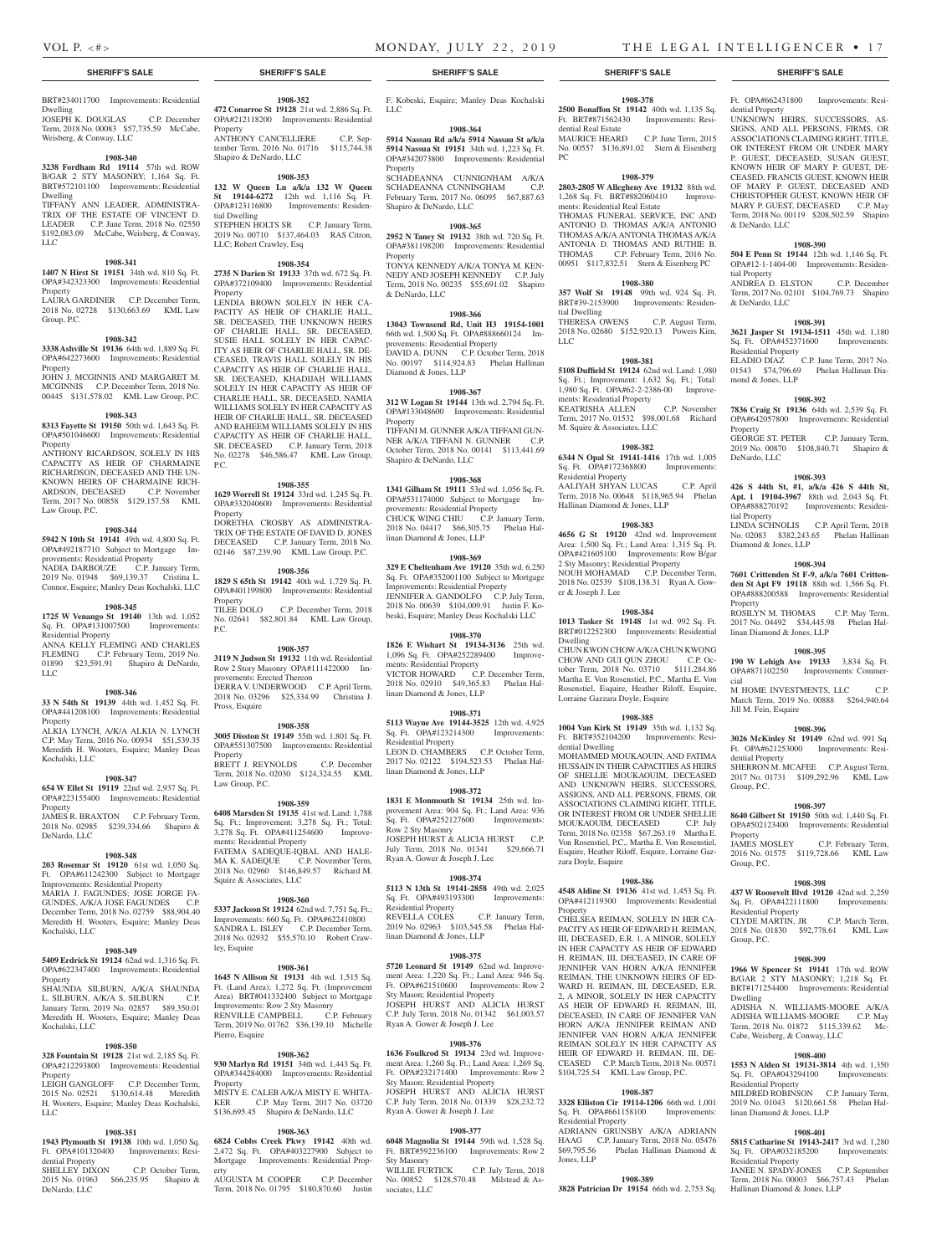#### **1908-402**

**1828 W Venango St 19140** 11th wd. (formerly part of the 38th wd.) 2,080 Sq. Ft. OPA#112128300 Improvements: Residential Property

BRUCE GORDON HOFFMAN A/K/A BRUCE G. HOFFMAN C.P. July Term, 2017 No. 03007 \$53,452.13 KML Law Group, P.C.

### **1908-403**

**2338 Dickinson St 19146** 36th wd. 1,035 Sq. Ft. OPA#364036700 Improvements: Residential Property

BRENDA EADY SOLELY IN HER CAPAC-ITY AS HEIR OF JOSIE GRAY DECEASED, GREGORY GRAY SOLELY IN HIS CAPAC-ITY AS HEIR OF JOSIE GRAY DECEASED AND WILLEAN GRAY SOLELY IN HER CAPACITY AS HEIR OF JOSIE GRAY DE-CEASED C.P. December Term, 2018 No. 00481 \$243,728.81 KML Law Group, P.C.

#### **1908-404**

**7433 Sommers Rd 19138** 50th wd. 1,768 Sq. Ft.; Improvements: 1,564 Sq. Ft. OPA#501330200

UNKNOWN HEIRS, SUCCESSORS, AS-SIGNS, AND ALL PERSONS, FIRMS, OR ASSOCIATIONS CLAIMING RIGHT, TITLE OR INTEREST FROM OR UNDER LILLIE THOMAS A/K/A LILLIE B. THOMAS; KEN-NETH THOMAS, IN HIS CAPACITY AS HEIR OF LILLIE B THOMAS, DECEASED; GREGORY THOMAS IN HIS CAPACITY AS HEIR OF LILLIE B THOMAS, DECEASED; DEREK THOMAS, IN HIS CAPACITY AS HEIR OF LILLIE B. THOMAS, DECEASED; ROSETTA THOMAS, KNOWN HEIR OF LILLIE THOMAS A/K/A LILLIE B. THOM-AS C.P. October Term, 2017 No. 02667 \$111,566.27 Robert Crawley, Esquire

#### **1908-405**

**1842 N 21st St 19121** 32nd wd. 1,403 Sq. Ft. OPA#322056700 Improvements: Residential Property

CARMELLA MACK CRAWFORD SOLELY IN HER CAPACITY AS HEIR OF JANET DEBRO, DECEASED, DONALD DEBRO, SOLELY IN HIS CAPACITY AS HEIR OF JANET DEBRO, DECEASED, RODGER DE-BRO, SOLELY IN HIS CAPACITY AS HEIR OF JANET DEBRO, DECEASED, THERESA DEBRO, SOLELY IN HER CAPACITY AS HEIR OF JANET DEBRO, DECEAED AND THE UNKNOWN HEIRS OF JANET DEBRO, DECEASED C.P. September Term, 2018 No. 00328 \$131,848.79 KML Law Group, P.C.

### **1908-406**

**4913 Chancellor St 19139** 60th wd. SEMI/ DET 3 STY MASONRY; 2,010 Sq. Ft. BRT#601051900 Improvements: Residential Dwelling

GORDON JONES C.P. August Term, 2016 No. 01989 \$200,417.53 McCabe, Weisberg, & Conway, LLC

#### **1908-407**

**4107 Passmore St 19135** 55th wd. ROW B/GAR 2 STY MASONRY; 928 Sq. Ft. BRT#552098700 Improvements: Residential Dwelling

JILLIAN L. FITZGERALD AND PHILIP FITZGERALD C.P. December Term, 2018 No. 03583 \$101,288.77 McCabe, Weisberg, & Conway, LLC

#### **1908-408**

**7347 Dicks Ave 19153** 40th wd. 1,120 Sq. Ft. OPA#404328400 Improvements: Residential Property

FREDERICK J. CARROLL C.P. April Term, 2018 No. 03280 \$86,155.82 KML Law Group, P.C.

#### **1908-409**

**915 S 51st St a/k/a 913-15 S 51st St 19143**  51st wd. DET W/D GAR 2 STY MASONRY; 2,720 Sq. Ft. BRT#511021100 Improvements: Residential Dwelling CHARLES COX, KNOWN SURVIVING HEIR OF NATHAN C. COX AND UN-KNOWN SURVIVING HEIRS OF NATHAN C. COX C.P. November Term, 2018 No. 01764 \$168,903.31 McCabe, Weisberg, & Conway, LLC

#### **1908-410 2128 W Shunk St 19145** 26th wd. 2,995 Sq.

Ft. OPA#262297300 Improvements: Residential Property KEREN TAL AND MICHAEL TUONO C.P. January Term, 2019 No. 00761 \$352,951.33

# KML Law Group, P.C.

#### **1908-411 189 Rosemar St 19120-1942** 61st wd. 1,020

Sq. Ft. OPA#611243000 Improvements: Residential Property MARIA J. FAGUNDES; JOSE FAGUNDES A/K/A JOSE JORGE FAGUNDES C.P. January Term, 2019 No. 00640 \$84,842.63 Phelan Hallinan Diamond & Jones, LLP

**1908-412 1813 E Airdrie St 19124-5607** 45th wd. 1,209 Sq. Ft. OPA#452206100 Improvements: Residential Property SANTOS CLAUDIO; EVELYN DEJESUS C.P. July Term, 2018 No. 03132 \$62,643.67

# Phelan Hallinan Diamond & Jones, LLP **1908-413**

**1911 S 18th St 19145** 48th wd. 1,173 Sq. Ft. OPA#481249500 Improvements: Residential Property SON LAM A/K/A SON CHI LAM

September Term, 2017 No. 02866 \$94,762.27 KML Law Group, P.C.

# **1908-414**

**7171 19th St a/k/a 7171 N 19th St 19126**  10th wd. (formerly 42nd wd.) 1,414 Sq. Ft. BRT#101115900 Improvements: Residential Dwelling ZAKIYYAH MARRERO C.P. September Term, 2016 No. 03757 \$115,853.44 Powers Kirn, LLC

#### **1908-415**

**1507 S 29th St 19146-4429** 36th wd. 1,280 Sq. Ft. OPA#364397000 Residential Property MICHAEL HENNING C.P. October Term, 2018 No. 00354 \$83,547.53 Phelan Hallinan Diamond & Jones, LLP

### **1908-416**

**3208 Fanshawe St 19149-2610** 55th wd. 1,392 Sq. Ft. OPA#551116500 Improvements: Residential Property THOMAS MABIN C.P. January Term, 2019 No. 01212 \$109,578.13 Phelan Hallinan

Diamond & Jones, LLP **1908-417 6651 Erdrick St 19135** 55th wd. 1,088 Sq. Ft. OPA#552277900 Improvements: Residential

Property SCOTT WENDEL; ELIZABETH P. WENDEL A/K/A ELIZABETH P. DETKIEWICZ C.P. November Term, 2009 No. 03981 \$98,242.41 Phelan Hallinan Diamond & Jones, LLP

#### **1908-418**

**5222 Church Rd 19131-1413** 52nd wd. 1,700 Sq. Ft. OPA#521212000 Improvements:

Single Family, Residential Dwelling DEON BROWNING, IN HIS CAPACITY AS CO-ADMINISTRATOR OF THE ESTATE OF ROBERT THORNTON, DECEASED AND SHAMIR REESE, IN HIS CAPACITY AS CO-ADMINISTRATOR OF THE ESTATE OF ROBERT THORNTON, DECEASED C.P. December Term, 2018 No. 01495 \$55,418.33 Hladik, Onorato, & Federman, LLP

#### **1908-419 6624 Lebanon Ave 19151** 34th wd.

ROW 2 STY MASONRY; 1,040 Sq. Ft. BRT#344051300 Improvements: Residential Dwelling RAYMOND A. BANNISTER A/K/A RAY-MOND BANNISTER C.P. October Term, 2018 No. 04102 \$133,533.83 McCabe, Weisberg, & Conway, LLC

#### **1908-420**

**1225 Bridge St 19124-1810** 62nd wd. 1,576 Sq. Ft. OPA#62-1-0312-00 Improvements: Single Family Residence Dwelling MONICA MASON C.P. October Term, 2018 No. 02934 \$132,469.18 Hladik, Onorato, & Federman, LLP

#### **1908-421**

**8033 Ferndale St 19111** 63rd wd. 5,000 Sq. Ft. OPA#631135400 Improvements: Residential Property KARL J. O'GORMAN C.P. December Term, 2018 No. 02036 \$179,258.12 Cristina L. Connor, Esquire; Manley Deas Kochal-

# **1908-422**

ski, LLC

**1828 Frankford Ave 19125-2450** 18th wd. 4,230 Sq. Ft. OPA#183050100 Improvements: Residential Property JEFFREY C. MARSHALL C.P. October Term, 2018 No. 00204 \$138,266.89 Phelan Hallinan Diamond & Jones, LLP

#### **1908-423**

**1941 Church Ln 19141-1321** 17th wd. 1,121 Sq. Ft. OPA#171244600 Improvements: Sq. Ft. OPA#171244600 Residential Property

ANGEL NICHOLLS, IN HER CAPACITY AS HEIR OF LAURA JONES A/K/A LAURA M. JONES, DECEASED; GREGORY JONES, IN HIS CAPACITY AS HEIR OF LAURA JONES A/K/A LAURA M. JONES, DECEASED; UNKNOWN HEIRS, SUCCESSORS, AS-SIGNS, AND ALL PERSONS, FIRMS, OR ASSOCIATIONS CLAIMING RIGHT, TITLE, OR INTEREST FROM OR UNDER LAURA JONES A/K/A LAURA M. JONES, DECEASED C.P. January Term, 2019 No.

01522 \$64,973.40 Phelan Hallinan Diamond & Jones, LLP

#### **1908-424**

**5522 Westford Rd 19120** 42nd wd. ROW B/GAR 2 STY MASONRY; 1,140 Sq. Ft. BRT#421402400 Improvements: Residential Dwelling

JOSEPH W. RAMIREZ, KNOWN SURVIV-ING HEIR OF MICHELLE S. CARR A/K/A MICHELE S. CARR A/K/A MICHELE H. SANTIN A/K/A MICHELE SANTIN-MONK A/K/A MICHELE CARR, MICHAEL A. RAMIREZ, KNOWN SURVIVING HEIR OF MICHELLE S. CARR A/K/A MICHELE S. CARR A/K/A MICHELE H. SANTIN A/K/A MICHELE SANTIN-MONK A/K/A MICHELE CARR, ROBERT S. RAMIREZ, KNOWN SURVIVING HEIR OF MICHELLE S. CARR A/K/A MICHELE S. CARR A/K/A MICHELE H. SANTIN A/K/A MICHELE SANTIN-MONK A/K/A MICHELE CARR, FELICIA M. ORTIZ, KNOWN SURVIV-ING HEIR OF MICHELLE S. CARR A/K/A MICHELE S. CARR A/K/A MICHELE H. SANTIN A/K/A MICHELE SANTIN-MONK A/K/A MICHELE CARR, ALBION CORRECTIONAL FACILITY, JONATHAN MONK, KNOWN SURVIVING HEIR OF MICHELLE S. CARR A/K/A MICHELE S. CARR A/K/A MICHELE H. SANTIN A/K/A MICHELE SANTIN-MONK A/K/A MI-CHELE CARR, VICTORVILLE MEDIUM I FCI, AND UNKNOWN SURVIVING HEIRS OF MICHELLE S. CARR A/K/A MICHELE S. CARR A/K/A MICHELE H. SANTIN A/K/A MICHELE SANTIN-MONK A/K/A MICHELE CARR C.P. May Term, 2017 No. 01435 \$92,230.11 McCabe, Weisberg, & Conway, LLC

## **1908-425**

**13069 Dorothy Dr 19116** 58th wd. 2,483 Sq. Ft. OPA#583130926 Improvements: Residential Property SAMANTHA MARIE GUMPPER AS AD-MINISTRATRIX OF THE ESTATE OF JAMES C. GUMPPER DECEASED December Term, 2018 No. 02663 \$196,418.94 KML Law Group, P.C.

#### **1908-426**

**3417 F St 19134** 33rd wd. 1,148 Sq. Ft. OPA#331293800 Improvements: Residential Property BANESSA BENITEZ SOLELY IN HER CA-PACITY AS HEIR OF CARMEN I. MON-TANEZ DECEASED, BENJAMIN SOSA SOLELY IN HIS CAPACITY AS HEIR OF CARMEN I. MONTANEZ DECEASED AND CARMEN SOSA SOLELY IN HER CAPAC-ITY AS HEIR OF CARMEN I. MONTANEZ DECEASED C.P. September Term, 2018 No.

03026 \$44,798.59 KML Law Group, P.C. **1908-427**

**3317 Argyle St 19134** 33rd wd. 602 Sq. Ft. OPA#331367500 Improvements: Residential Property

AEISHA D. BAKER A/K/A AEISHA BAK-ER C.P. November Term, 2017 No. 00475 \$15,752.26 KML Law Group, P.C.

# **1908-428**

**6046 W Oxford St 19151** 34th wd. 1,470 Sq. Ft. BRT#342091400 Improvements: Row B/

gar 3 Sty Masonry C.P. November Term, 2015 No. 01115 \$111,964.78 Milstead & Associates, LLC

#### **1908-429**

**4138 W Girard Ave 19104** 6th wd. 1,697 Sq. Ft. BRT#062169300 Improvements: Row Conv/apt 3 Sty Mason DOUGLAS HART A/K/A DOUGLAS HART,<br>IR C P August Term 2018 No. 00492 C.P. August Term, 2018 No. 00492 \$134,726.01 Milstead & Associates, LLC

# **1908-430**

**4632 Oakland St 19124-3126** 23rd wd. 1,492 Sq. Ft. OPA#234228900 Improvements: Residential Property

AMINA GALLASHAW C.P. October Term, 2017 No. 02749 \$129,996.06 Phelan Hallinan Diamond & Jones, LLP

#### **1908-431**

**4722 Oakland St 19124-2913** 23rd wd. 2,250 Sq. Ft. OPA#234231000 Improvements: Residential Property

JACOB E. MATTHEWS C.P. January Term, 2019 No. 01209 \$19,497.57 Phelan Hallinan Diamond & Jones, LLP

#### **1908-433**

**4452 N 7th St 19140-2322** 43rd wd. 1,140 Sq. Ft. OPA#433321900 Improvements: Residential Property

ALAN G. PETTY, SR A/K/A ALAN G. PET-TY; CARMELA PETTY A/K/A CARMELA U. PETTY C.P. November Term, 2009 No. 05299 \$81,123.70 Phelan Hallinan Diamond & Jones, LLP

# **SHERIFF'S SALE SHERIFF'S SALE SHERIFF'S SALE SHERIFF'S SALE SHERIFF'S SALE**

BETTY JANE SULPIZIO A/K/A BETTY J. SULPIZIO C.P. January Term, 2019 No. 01916 \$101,448.92 KML Law Group, P.C. **1908-448 8317 Temple Rd 19150** 50th wd. 1,170 Sq. Ft. BRT#501105800 Improvements: Residential

DEVONT ALLEN C.P. January Term, 2017 No. 02178 \$158,898.02 Stern & Eisenberg

**1908-449 852 N Markoe St 19139** 6th wd. 810 Sq. Ft. BRT#062398700 Improvements: Row 2 Sty

REGINA HUDSON C.P. October Term, 2017 No. 03615 \$57,832.68 Milstead &

**1908-450 6619 N Uber St 19138** 50th wd. 1,183 Sq. Ft. BRT#102022200 Improvements: Row B/gar

JOHN H. JOHNSON A/K/A JOHN HENRY JOHNSON JR. A/K/A JOHN JOHNSON, DE-CEASED C.P. December Term, 2018 No. 00433 \$50,278.51 Milstead & Associates,

**1908-451 1225 Clymer St 19147** 2nd wd. 1,199 Sq. Ft. BRT#022194349 Improvements: Row 2.5

ROCHELLE BURNS C.P. July Term, 2018 No. 00354 \$270,134.46 Milstead & As-

**1908-452 7619 Jay Pl 19153** 40th wd. 2,636 Sq. Ft.

ANTONIO R. CLAY A/K/A ANTONIO<br>CLAY C.P. January Term, 2018 No. 03280 C.P. January Term, 2018 No. 03280 \$215,817.22 Milstead & Associates, LLC **1908-453 6734 Oakley St 19111** 35th wd. 4,090 Sq. Ft.

BERTHA MARSHALL C.P. January Term, 2019 No. 00094 \$158,829.72 Milstead &

**1908-454 3357 Emerald St 19134-2550** 45th wd. 1,260 Sq. Ft. OPA#452320600 Improvements:

REYNALDO MEDINA-RUCCI C.P. January Term, 2019 No. 00910 \$53,311.90 Phelan Hallinan Diamond & Jones, LLP

**1908-455 2120 Vista St 19152-4215** 56th wd. 1,344 Sq. Ft. OPA#561320100 Improvements: Resi-

TAICHA F. JEAN; GEORGES R. NOEL C.P. October Term, 2018 No. 00579 \$253,396.54 Phelan Hallinan Diamond & Jones, LLP **1908-456 841 N Wynnewood Rd, a/k/a 841 Wynnewood Rd 19151-3452** 34th wd. 2,710 Sq. Ft. OPA#344212900 Improvements: Resi-

JOAN M. THOMAS A/K/A JOAN MARIE THOMAS C.P. September Term, 2018 No. 02285 \$67,000.97 Phelan Hallinan Dia-

**1908-457 2447 76th Ave 19150** 50th wd. ROW B/ GAR 2 STY MASONRY; 1,578 Sq. Ft. BRT#501414400 Improvements: Residential

DAVID P. MCFARLIN AND MARLENE JONES C.P. January Term, 2016 No. 02115 \$143,497.33 McCabe, Weisberg, & Conway,

**1908-458 2537 N Marston St 19132** 28th wd. ROW 2 STY MASONRY; 1,200 Sq. Ft. BRT#281083900 Improvements: Residential

PURTINA HILL, KNOWN SURVIVING HEIR OF GERALDINE WILLIAMS, LISA WILLIAMS, KNOWN SURVIVING HEIR OF GERALDINE WILLIAMS, AND UNKNOWN SURVIVING HEIRS OF GERALDINE WIL-LIAMS C.P. December Term, 2017 No. 02094 \$46,089.17 McCabe, Weisberg, &

**1908-459 8623 Forrest Ave 19150** 50th wd. ROW B/GAR 2 STY MASONRY; 1,155 Sq. Ft. BRT#502235200 Improvements: Residential

UNKNOWN SURVIVING HEIRS OF MAR-CELLA F. NELSON C.P. December Term, 2017 No. 02773 \$103,682.27 McCabe,

Weisberg, & Conway, LLC

Improvements: Semi/det

Real Estate

PC

Masonry

Associates, LLC

2 Sty Masonry

LLC

Sty Masonry

sociates, LLC

BRT#405832100

2.5 Sty Masonry

Associates, LLC

Residential Property

dential Property

dential Property

mond & Jones, LLP

Dwelling

Dwelling

Conway, LLC

Dwelling

LLC

# **1908-434**

**402 Diamond St 19122-1515** 18th wd. 1,340 Sq. Ft. OPA#183216700 Residential Property SONIA RODRIGUEZ C.P. August Term 2018 No. 01002 \$12,709.04 Phelan Hallinan Diamond & Jones, LLP

#### **1908-435**

**824 Marlyn Rd 19151-3318** 34th wd. 1,662 Sq. Ft. OPA#34-4-2813-00 Improvements: Residential Property ISHA T. BELNAVIS C.P. January Term, 2019 No. 02205 \$149,734.66 Phelan Hal-

linan Diamond & Jones, LLP

#### **1908-436 405 W Stafford St 19144-4407** 59th wd. 2,604 Sq. Ft. OPA#593007400 Improvements: Residential Property

PHILIP DAVIDSON; GABRIELLE E. DA-VIDSON C.P. March Term, 2017 No. 00384 \$202,238.00 Phelan Hallinan Diamond & Jones, LLP

# **1908-437**

**4022 Marple St 19136-3635** 65th wd. 1,040 Sq. Ft. OPA#651087800 Improvements: Residential Property ALICIA KENTZ; GREGORY KENTZ C.P. December Term, 2018 No. 02432 \$49,511.29 Phelan Hallinan Diamond & Jones, LLP

# **1908-438**

**2452 N 30th St 19132-3002** 28th wd. 1,575 Sq. Ft. OPA#282078500 Improvements: Residential Property ELIZABETH SHABAZZ C.P. November Term, 2018 No. 02716 \$47,689.17 Phelan Hallinan Diamond & Jones, LLP

#### **1908-439**

**7204 Briar Rd 19138-1326** 50th wd. 1,086 Sq. Ft. OPA#501332600 Residential Property MICHELLE L. MCGUIRE C.P. February Term, 2018 No. 03147 \$142,992.93 Phelan Hallinan Diamond & Jones, LLP

#### **1908-440**

**35 E Collom St assessed as 35 Collom St 19144** 12th wd. 1,153 Sq. Ft. OPA#12-1-0671- 00 Improvements: Residential Property RYAN PRESSLEY C.P. February Term, 2019 No. 02408 \$36,808.72 Shapiro & DeNardo, LLC

#### **1908-441 6126 Chestnut St 19139** 3rd wd. 1,746 Sq. Ft. OPA#031033300 Improvements: Residential

VIOLETTA KIDD, KNOWN HEIR OF ELO-ISE HILL, DECEASED AND UNKNOWN HEIRS, SUCCESSORS, ASSIGNS, AND ALL PERSONS, FIRMS, OR ASSOCIATIONS CLAIMING RIGHT, TITLE, OR INTER-EST FROM OR UNDER ELOISE HILL, DE-CEASED C.P. December Term, 2018 No. 02903 \$61,969.07 Shapiro & DeNardo, LLC **1908-443 1026 E Sydney St 19150** 50th wd. 3,510 Sq. Ft. OPA#50-2467100 Improvements: Resi-

DJEFFLY DINVIL A/K/A DJEFFY DIN-VIL C.P. October Term, 2017 No. 02786 \$303,952.65 Shapiro & DeNardo, LLC **1908-444 12712 Medford Rd 19154** 66th wd. 2,000 Sq. Ft. OPA#663245600 Improvements: Resi-

UNKNOWN HEIRS, SUCCESSORS, AS-SIGNS, AND ALL PERSONS, FIRMS, OR AS-SOCIATIONS CLAIMING RIGHT, TITLE, OR INTEREST FROM OR UNDER WILLIAM A. QUIGLEY, DECEASED, RYAN K. QUIGLEY A/K/A BRIAN K. QUIGLEY, KNOWN HEIR OF WILLIAM A. QUIGLEY, DECEASED AND DENNIS P. QUIGLEY, KNOWN HEIR OF WILLIAM A. QUIGLEY, DECEASED C.P. June Term, 2018 No. 00151 \$85,347.77

**1908-445 1500 A Marcy Pl 19115** 56th wd. 0 Sq. Ft. OPA#888560525 Improvements: Residential

JUNG K. KIM A/K/A JUNG KYUM KIM C.P. January Term, 2019 No. 01882 \$132,856.15 KML Law Group, P.C.

**1908-446 1819 N Natrona St 19121** 32nd wd. 1,048 Sq. Ft. OPA#323329900 Improvements:

JAY TRUESDALE AS ADMINISTRATOR OF THE ESTATE OF WILLIE TRUESDALE, JR., DECEASED C.P. February Term, 2018 No. 00059 \$69,455.38 KML Law Group, P.C. **1908-447 1833 Strahle St 19152** 56th wd. 2,198 Sq. Ft. OPA#562167500 Improvements: Residential

Property

dential Property

dential Property

Shapiro & DeNardo, LLC

Residential Property

Property

Property